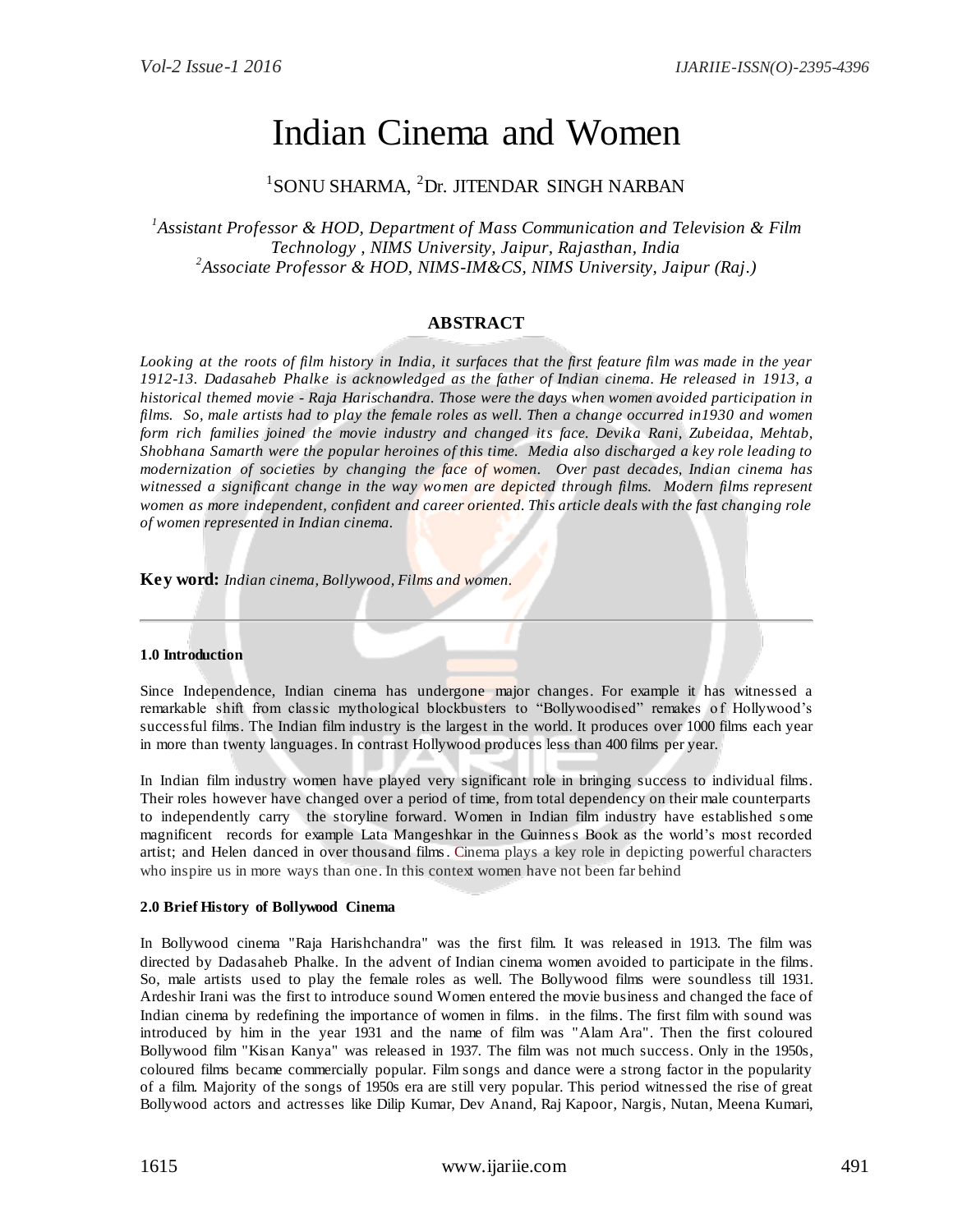Madhubala and others. Films discharge a big role to depict and influence the social aspects. In terms of remuneration, status and roles, the leading ladies of that time were at par with their male counterparts.

When beautiful and free-willed Devika Rani, Zubeidaa, Mehtab, and Shobhana Samarth paved the way for women in films, no one imagined that in coming time actresses will become just a showpiece in films. Zubeida, daughter of Fatima Begum and the daughter of an affluent Nawab, shot to fame with "Alam Ara" and she commanded a high wage. Time got changed. In this context Kangana Ranaut remarked: "Forget the credit, they (male actors) take all the money as well. We don`t get paid even one -third of what male actors take home. It`s not so much about the money, but it`s about (being a) woman."

### **3.0 Changing Image of Female in Indian Cinema**

**Period 1913-1980:** In early days, Indian cinema focused on mythological stories and great epics. The first feature film, Raja Harishchandra was a mythological story. Then during the freedom struggle period, Indian cinema became a medium to voice anger and demand independence from British Colonial rule. After independence, Indian cinema took-up social issues and problems and focused to portray a society that was not only desirable but also achievable.

Period 1950s to late 1970s can be considered as the golden era of Bollywood films. In this time films focused on our rich culture, rural sector, family and friendly relationships, customs, norms and ethics. The issues of poverty were also highlighted. The beauty lied in easy identification of audiences with on the screen characters. The women discharged important role in the films. They held a lot of responsibility on their shoulders to sell the films in the market. Women were given an equally dominant role in the films along with the male actors. Some prominent films of this era viz., Kaagaz Ke Phool, Mother India, Pakeezah, Half Ticket, and Padosan can be cited as example.

To illustrate let us discuss the film "Mother India" made in 1957 by director Mehboob. He attempts to combine socialistic ideals with the traditional values. The film Mother India opens with Radha as an old woman being asked to inaugurate a new canal constructed through her village . The men presiding over the function are dressed simple, and refer to Radha as the mother of the village. They refuse to let anyone but her inaugurate the canal.

The film begins with an opening note that Radha is a survivor woman and will lead in the new period of prosperity and development. The film shows the importance of being a woman. The term Bharat Mata (Mother India) is a part of the Indian consciousness. A song in the film proclaims that the woman"s fate is to leave parental home after marriage. The lyrics of its songs are very intense. A lyric of the film goes on to state that only "*laaj* is a woman"s dharma".

Radha is portrayed as a common woman as an ideal wife and a daughter-in-law. She has a divine for her husband. She is very responsible and intelligent. Women watching this film easily identify with her and the men look at her non-sexually, and identify her as their own wives or mothers.

#### **4.0 Bollywood Heroines in the 1980s**

Action era in Bollywood films began in 1980s. It brought big changes. The Bollywood heroines lost their strength and space to the hero. She was reduced to a glamorous component of the films. She danced around trees, kidnapped, raped or killed.

An example of action role of women in the Indian cinema is a film, "Mirch Masala" directed by Ketan Mehta in 1989. It is a story of Sonbai (Smita Patil) working in a chili factory in the western part of preindependence India. Her husband gets a job in the railways and leaves for the city. In the meantime the Subedar (or tax collector) arrives to collect taxes. He gets attracted to Sonbai, and calls village headman, (Mukhi), to bring her to him. But by mistake he the brings a wrong woman. The next day Sonbai happened to pass by the Subedar"s camp where she was suddenly grabbed by the Subedar. She somehow frees herself and runs into the chilli factory where she works. An old Muslim watchman Abu Miyan (Om Puri)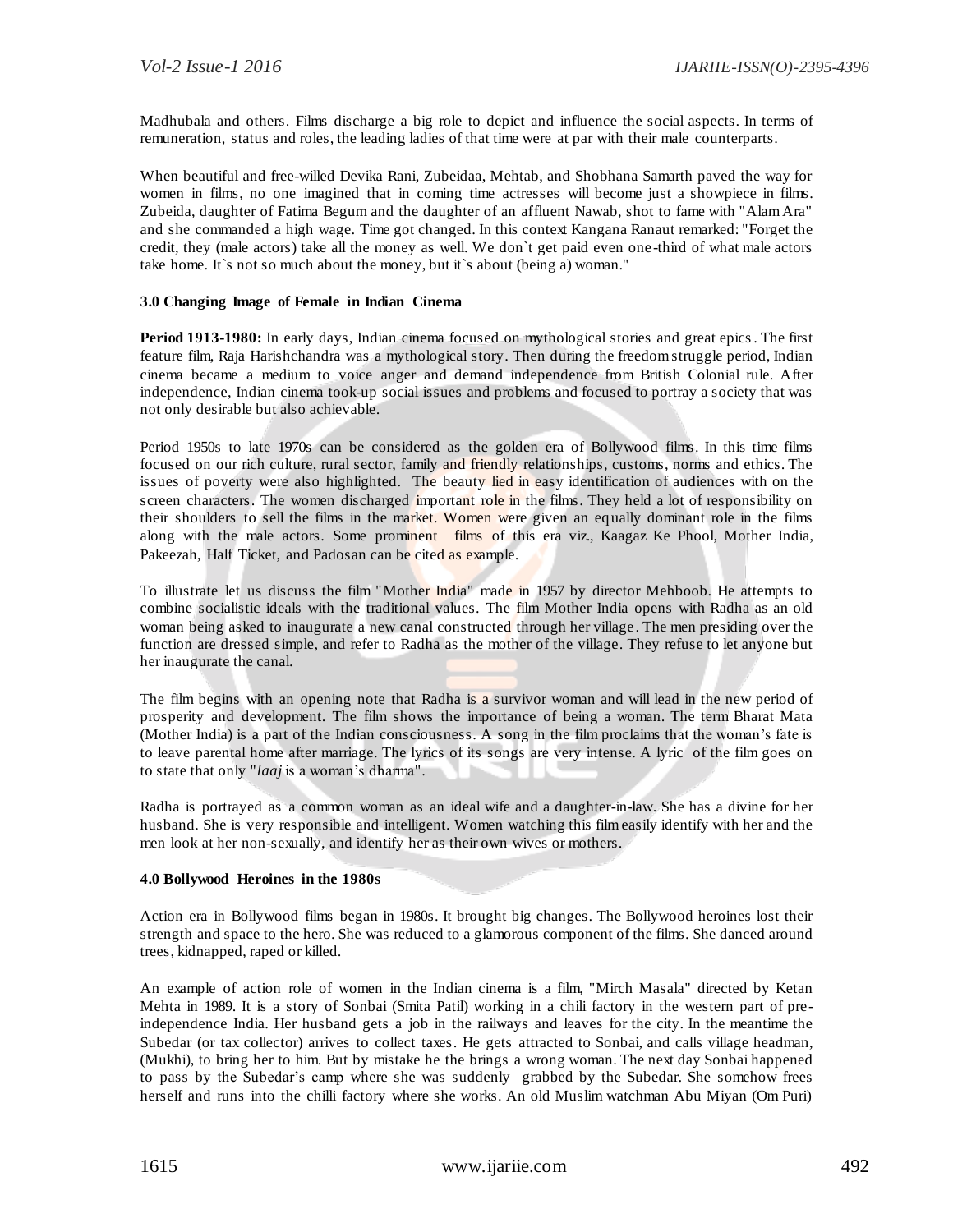gives her protection.

The ill treated Mukhi"s wife, the Mukhiani, comes to the resque of Sonbai after learning that her husband has alied with the Subedar to handover Sonbai to him. Mukhiani's protest is ridiculed by the Subedar and his hunchmen. They reach the factory, kill the watchman and break open the factory doors. In the final scene the Subedar approaches Sonbai when suddenly the other women in the factory throw bags of chili powder on his face. This film shows women in glamorous characters, like women dancing and the lustful Subedar looking at them. In another scene the Subedar looks at Sonbai through a telescope.

In the recent history of cinema the female body became a prime element for the success of an actress. Their curvaceous bodies speak of the time they are spending in gym for work outs. As an example, the leading lady of the I980's, Sri Devi, is known as "thunder thighs". Sri Devi, like other female stars, spends hours in the make-up room to portray the aggressive, dominating characters. In "Himmatwala", she out-danced and out-fought the men. She dealt with the villains herself, and defeated them. In "Joshila" (1989) even two top male heroes could hardly hold on to their role when casted against Sri Devi. Showtime, September, I987 reported "Is Sri Devi a hero?" The attitude and perception on women had totally changed in this time. Women in Indian cinema have given tremors to traditional society norms. For example, Devika Rani, cofounder of Bombay Talkies studio, was one of the most powerful actresses of her time and gave Hindi cinema`s first kiss, and perhaps the longest one.

# **5.0 Bollywood Heroines in 1990s**

Then came the period of 1990s. It brought more changes in the Hindi Cinema. The films of this time showed the changing role of female component in Indian Cinema. One such film "Mohra" made in 1994 featured Raveena Tandon (as Roma Singh). Roma's body language depicted her as a very "liberated" woman. Writing in "G" - an Indian film magazine, Monica Motwani observed "the heroine may have metamorphosed over the years, but she still cannot break away from the shackles of certain norms set by Hindi cinema years ago." Women lost the space they had created for themselves. Heroes grabbed the centre stage and the heroines just relegated to a glamorous film component. Their presence contributed nothing to move the story forward. The more India became global the more the Bollywood films regressed. Some filmmakers attempted stories on the empowerment of women, and actresses like Tabu and Vidya Balan got a rare chance to carry it on their shoulders. But such opportunities were few and far between

Some hit films of the post-liberalization era of 1990s, showed a desire for a traditional way of life where women looked after their homes and men earned the bread. Madhuri Dixit stole hearts in the biggest hits of the 1990s, Hum Apke Hai Kaun, she also established the trend of heroines who would never put their own dreams ahead of the aspirations and desires of their family. The caring homemaker role of the women was back in trend. The more recent films of late 1990s, like "Kabhi Khushi Kabhi Gum", "Kuch Kuch Hota Hai', 'Dil Toh Pagal Hai', 'Biwi No.1', all had women as decorations and as homemakers. None of these films made by contemporary young filmmakers presented women as career women.

Even the film Dil Chahta Hai, known to be a Generation X movie, made by a young director, caught to the traditional role for its female leads. While the three male characters in the film had identities apart from their romantic ones, the females didn"t have any identity of their own. Only one character (Dimple Kapadia) is having a career but does not have a happy ending while the man who loves her finds a normal girlfriend. Among the directors of the above-mentioned films, several have studied abroad and their lifestyle is influenced by the western values. They have seen Hollywood films but still returned to traditional Indian values and conservatism through the female characters in their films.

#### **6.0 Bollywood Heroines in modern time**

Singh (2007) shows how the popular cinema draws heavily upon the Indian mythology for its popular appeal. It mainly shares the interests and values of male prejudice, dramatizing male fantasies of the female. Hence a woman is depicted either as an angel or as a monster.